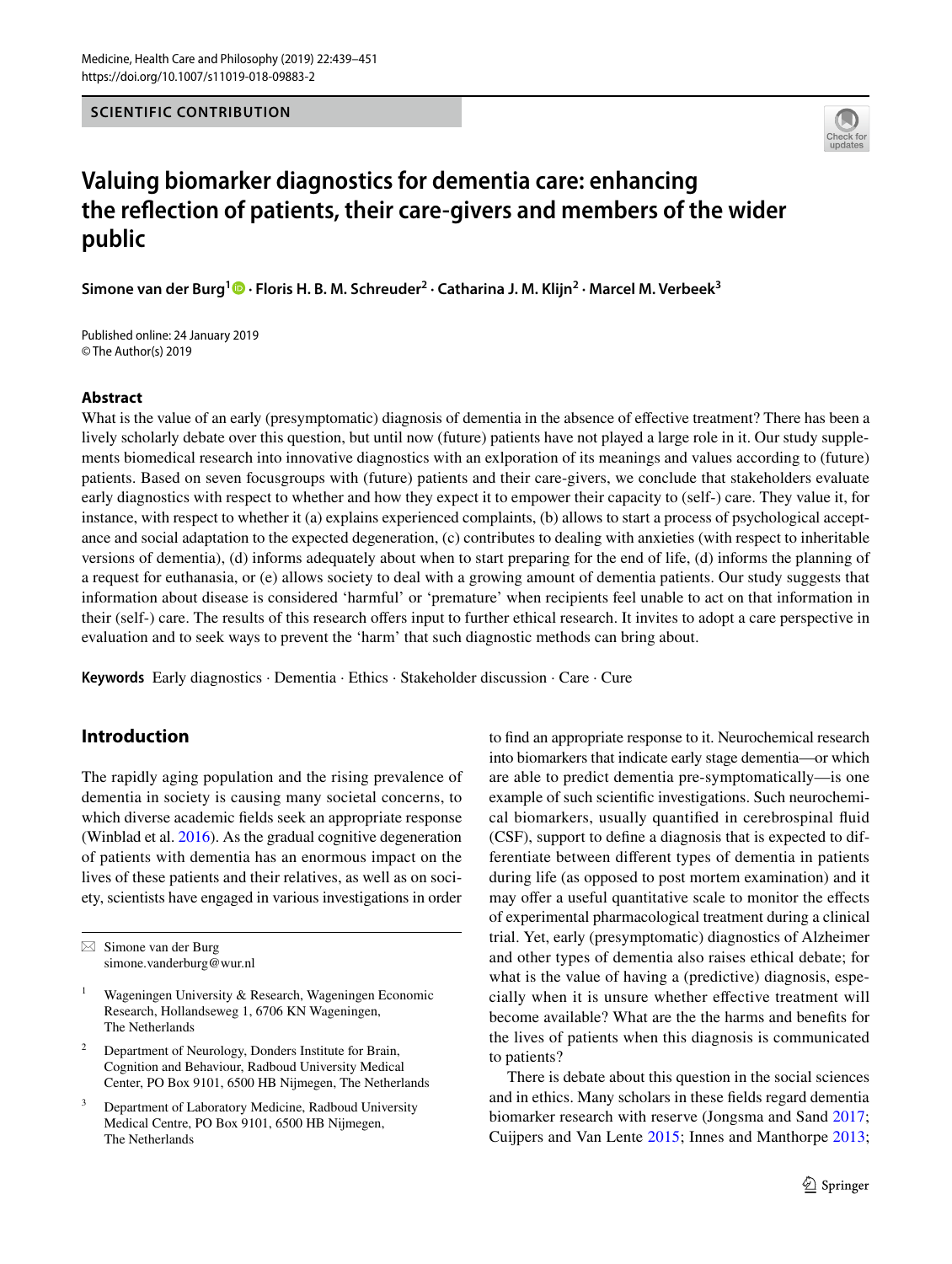Peine et al. [2015](#page-12-1); Boenink et al. [2011](#page-11-3); Van der Laan and Olthuis [2013\)](#page-12-2). Some criticize it for offering reductionist ideas about what dementia is and 'how we might try to respond to or look for a solution' to it (Innes and Manthorpe [2013\)](#page-11-2). Others state that biomarker research presupposes that dementia is a disease with a biochemical source, while it could just as well be understood quite differently as a set of functional problems or part of normal aging (Moser [2008,](#page-11-4) [2011\)](#page-11-5). It matters, according to these scholars, how dementia is understood, as these understandings invite different kinds of responses. Looking for a cure (a so-called 'technological fix') would make sense if dementia is understood as a disease with a biochemical source. However, some argue that dementia also needs to be approached in a broader way as history points out that the hope to find a cure often fails to materialize, or materializes in a sub-optimal manner, such as is the case with promises to provide a 'cure for cancer' (Jongsma and Sand [2017](#page-11-0)). The focus on finding a cure for dementia should therefore not eclipse attention for more *low tech* 'caring' responses that dementia patients should be able to fall back on—and which represent, according to some, a much better strategy to deal with dementia (Cuijpers and Van Lente [2015](#page-11-1)).

This scholarly debate has been taking place over some time now. But it is not very clear yet, how (future) patients would value having a (predictive) test. Interest in the perspectives of patients on biomedical research is growing in the past years (Van der Scheer et al. [2014\)](#page-12-3). It has been promoted for different reasons: such as, for the democratization of science (Nowotny [2003](#page-12-4)), to improve alignment of biomedical innovation with the wishes of patients as the con-sumers of health care services (Boote et al. [2006](#page-11-6)), to make the biomedical research agenda responsive to the needs of patients (Abma and Broerse [2010\)](#page-11-7), or to improve the quality of biomedical research by means of a coupling of patient's experiential knowledge with the disease to the biomedical knowledge of scientists (Caron-Flinterman et al. [2005\)](#page-11-8). In the domain of research into Alzheimer's diagnostics, not a lot of research into patient perspectives have been done until now. While several authors have recommended organizing stakeholder engagement dialogues to anticipate the sociocultural meanings attached to early (presymptomatic) Alzheimer's diagnostics and assess its value for patients, there have until now been little attempts to actually do so (Peine et al. [2015;](#page-12-1) Boenink et al. [2011\)](#page-11-3). As interesting exception, a recent study compared care and cure-oriented meanings attached to Alzheimer used in health technology assessment with the interpretations provided by patients and their caregivers in Alzheimer cafés (Cuijpers and Van Lente [2015](#page-11-1)). This work was, however, conceptual and did not actually offer an assessment of the value of biomarker diagnostics for the future lives of patients.

In our research, we aimed to fill this gap. Our goal was to provide insight into what the meaning is of biomarker diagnostics in the lives of (future) patients, and whether and how they value the various possible roles that it can play in their lives. This is an empirical exploration. Yet, we think it can offer valuable input to ethical reflection. As ethics of the 'good life' enquires into what the good life is, and what it means to live well, it seems appropriate to explore whether and how people with a disease such as dementia, value an innovative method that allows to set their diagnosis early and if it strengthens or weakens their capacity to live a good life. This is important empirical input to an ethical assessment of the envisioned diagnostic method.

### **Method**

The study we describe in this article was part of a larger multi-center research project investigating biomarkers in the cerebrospinal fluid CSF indicative of Cerebral Amyloid Angiopathy (CAA). The gradual increase of these biomarkers is considered explanatory for dementia complaints. CAA also increases the risk for intracerebral hemorrhage (ICH), which can lead to death or—depending on the location where it strikes- to mild to severe disability. Patients who survive their ICH are at increased risk for dementia, with an incidence of 28% up to 4 years after ICH (Moulin et al. [2016](#page-11-9)). Moreover, in CAA patients without ICH, the risk of dementia is very high; up to 73% after 5 years of follow-up (Xiong et al. [2017](#page-12-5)).

The multi-center research project aimed to investigate the CAA biomarkers. But the project also contained a workpackage on ethics and patient involvement, which was carried out at the same time. In this workpackage we explored the concepts and values that play a role in the viewpoints of end users, defined as (future) patients and their care-givers. We wanted to find out what the meaning of (predictive) diagnostic knowledge is for their lives, and what personal and societal values they ascribe to it. This work package started out as 'ethical parallel research', which supplements research into a new technology with an (empirical) ethical investigation that aims to explore and evaluate its impacts on the lives of future users, such as patients (Van der Burg [2009](#page-12-6); Van Gorp and van der Molen [2011;](#page-12-7) Van der Burg and Swierstra [2013](#page-12-8); Flipse et al. [2013](#page-11-10)). The purpose of 'parallel' research is that it aims to engage end-users in scientific (technological) research, anticipate impacts of research and innovative technology on human (social) live, and enhance reflection about its value among the various stakeholders. In this sense it fits with calls for responsible research and innovation (Burget et al. [2016;](#page-11-11) Guston et al. [2014;](#page-11-12) von Schomberg [2011](#page-12-9)). At the end of this research, however, the ethical part was no longer carried out in parallel, but it became integrated in the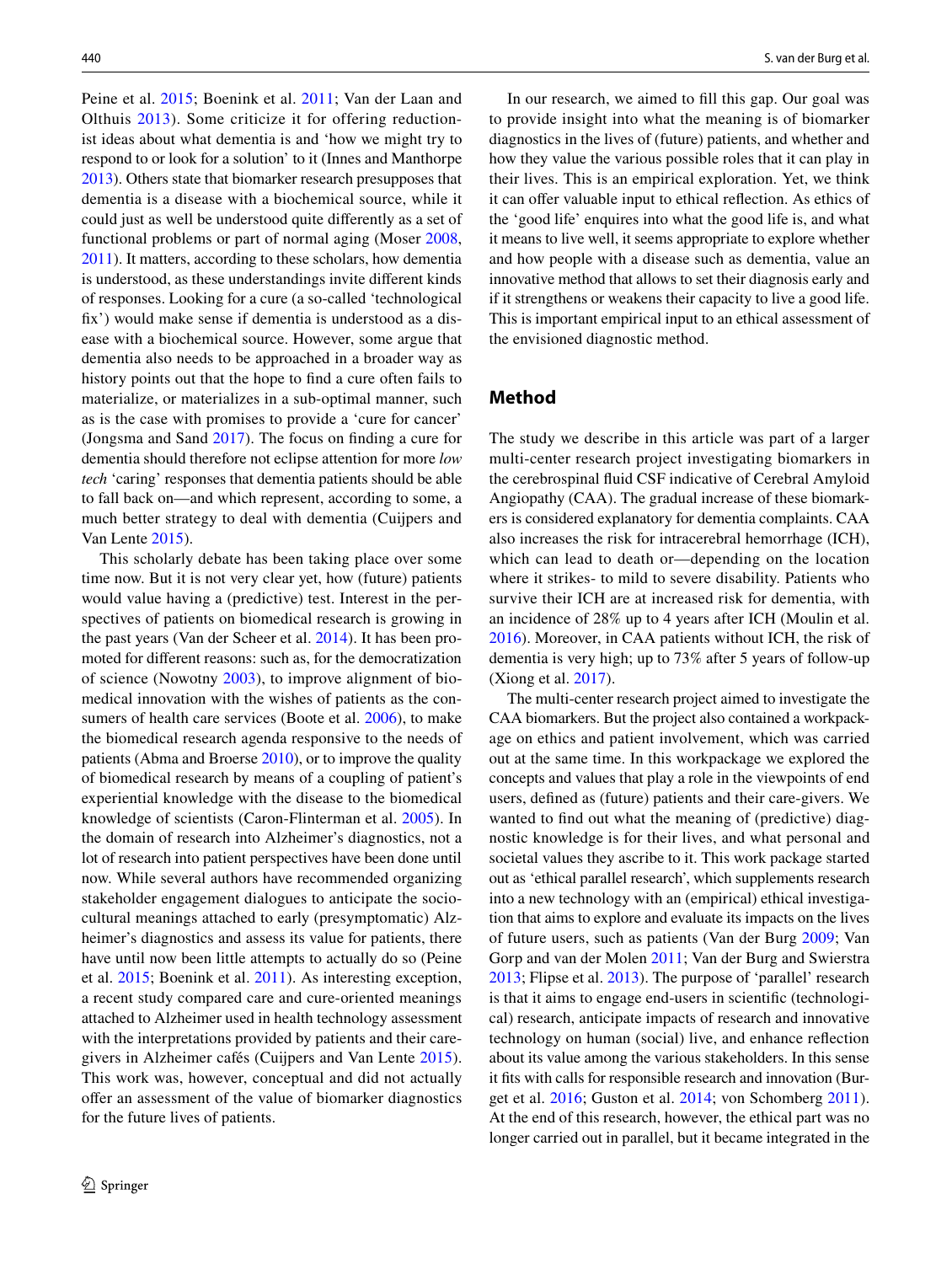project: as the results lead to lively discussions with physicians and chemical neurologists who took part in the project, which helped to shape the discussion-part of this article, we eventually decided to co-author this article.

### **Design**

As our goal was to explore what meanings and values (future) patients and care-givers ascribe to (early) CAA diagnostics, we needed to enhance their reflection on something that they probably did not think about before. Early CAA diagnostics is still a topic for research, so chances are small that participants in our research encountered it in their daily lives and thought about it a lot prior to our research. We therefore chose to engage participants in focusgroups, as this is a common way to generate reflection and discussion about a wide variety of topics, and we used cards to be able to give input to their reflective exchange.

Cards are regularly used in qualitative research, and are appreciated as a way to engage patients (even illiterate ones) in a discussion, especially when they are reluctant to speak or are afraid they may have nothing to say about the subject (Kitzinger [1994](#page-11-13)). Cards provide input to reflection and invite a response, even when topics are experienced as shameful or sensitive (Chang et al. [2005;](#page-11-14) Sutton et al. [2011](#page-12-10)). Cards are also used in a different domain; namely, to stimulate reflection and debate about topics that people do not usually think about, such as when members of the public are asked to reflect on the design of innovative artefacts (Sealea et al. [2002\)](#page-12-11), or when laymen in science are demanded to explore or assess the value of scientific or technological futures (Davies and Macnaghten [2010](#page-11-15); Felt et al. [2014;](#page-11-16) [https](https://playdecide.eu) [://playdecide.eu](https://playdecide.eu)).

As early (presymptomatic) test of CAA is a method that the people in our focusgroups likely have little experience with, we chose to use a card-game method for our focusgroups (Boenink et al. [2011;](#page-11-3) Felt et al. [2014](#page-11-16)). This card game enhances the imagination of participants in a structured and focused way, about the possible impacts of the CAA detection method on their own lives and on society. This is done by means of differentsets of cards, which each provide input to a round of the conversation. Here we chose to do three rounds of conversation and made three sets of cards. While the card method has sometimes four stages (and four sets of cards) we wanted to limit the needed timeinvestment of the participants.

1. *First round*. The first set of cards present four possible future uses of biomarker information for CAA and participants were invited to react intuitively.

- 2. *Second round.* The second set of cards present personal values which invite participants to articulate and reflect on the these future uses for their own personal lives.
- 3. *Third round.* The third set of cards offer statements or opinions related to the value of various future uses for society.

In each of the conversation rounds, participants received cards with different input for their reflection. But the cards function only as a reflection and discussion starter; they do in no way determine the course or content of the conversation. What is specific about our card game, and it has this in common with the IMAGINE card game by Felt et al. ([2014](#page-11-16)), is that the choice of cards is kept at the level of the individual. Each participant gets his or her set of cards and chooses the cards that are relevant to him or her, and shapes what he or she wants to say in the focusgroup in agreement or in contrast with these cards. The cards will therefore give input to individual reflection, and help to form thoughts about a new subject, but participants in the focusgroup are subsequently free to do with the cards as they please: so, they can choose topics from the cards, or ignore them, or add topics.

To make the cards effective reflection and discussion enhancers, we gave them a content specific to this project. Based on an exploration of the literature describing the societal value of (early) diagnostics of dementia, we developed an interview guide to conduct interviews (live and by phone) with project members and five patient-representatives: two members of the HCHWA-D patient organization who have an inheritable version of CAA which leads to early onset dementia or ICH, two from Alzheimer NL, and one patient who suffered a stroke from the Heart Foundation. Based on the interviews we identified four possible future uses of (presymptomatic) CAA detection in brain fluid (see Box 1), which we described in the first set of cards.

**Box 1** First set of cards—possible future uses

- For monitoring: keep check of the development of the disease in patients in order to know when they can expect their complaints to worsen
- Empty card

In addition to future uses, we described a list of personal values that came forwards in the interviews (see Box 2) and a list of societal dilemma's (Box 3), based on the literature and the interviews. In all sets of cards we added empty cards

<sup>–</sup> For diagnostics: helping to set the diagnosis after patients present themselves to a medical doctor with complaints

<sup>–</sup> For population screening: detecting an early stage of CAA development in pre-symptomatic healthy middle aged adults (say,  $45 +$ ), which implies a risk to develop dementia complaints later in life

<sup>–</sup> For research: allowing to monitor the effect of experimental medicine on the associated biomarkers in CSF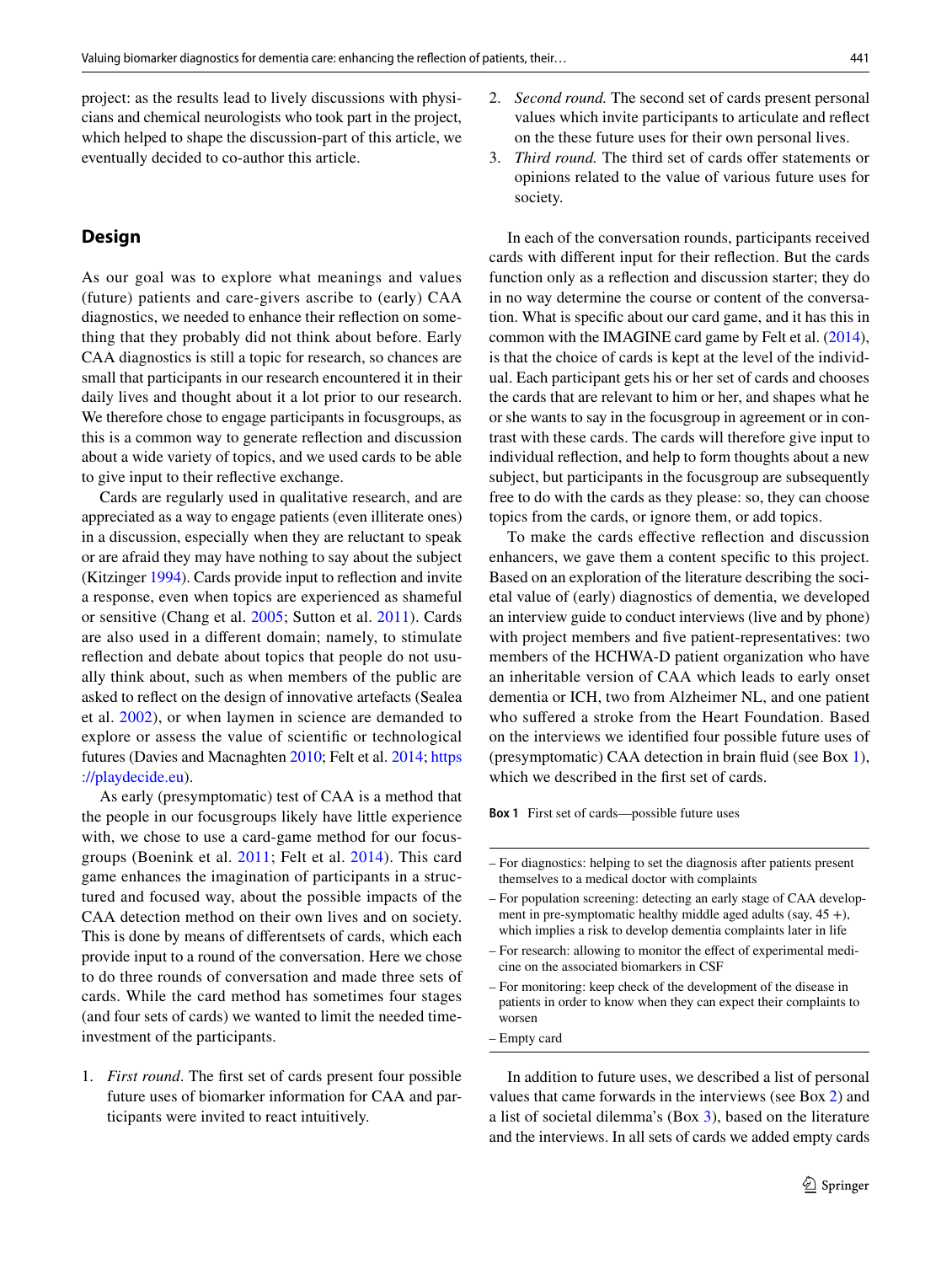to allow participants to add additional uses, personal values or societal issues that participants in the focusgroups thought were missing on the cards.

**Box 2** Second set of cards—personal values

| Knowledge | Care | Safety         | Acceptance  |
|-----------|------|----------------|-------------|
| Control   | Life | Medicalization | Open future |
| Autonomy  | Hope | Relationships  | Empty card  |

**Box 3** Societal issues

- Costs should not play a role in the selection of a diagnostic method for CAA
- Society should primarily invest in the provision of good care for people with dementia, not in research into medication
- When an instrument will be available to measure CAA in healthy people, then the results should be shared with family, colleagues, insurance and employers
- It is a good idea to have a CAA-screening program for healthy people, for this will foster research into the natural development of the disease or into medication that serves the health of future patients

• Empty card

For the focusgroups with people with dementia we simplified the card-game method, after consulting care-givers and social scientists with experience in focusgroups with people with dementia. They told us to limit the timeframe of the dialogue to max. 30–40 min and to avoid the stress that might be caused by having to read and choose between different cards. We decided therefore to skip the third conversation round on societal issues. In addition we offered not cards but a booklet as input for the conversation: on each page they would see only one possible future use at the time, and on the 'values page' we offered all personal values at once asking them to underline the values they considered most important. After each page we would ask participants to share their thoughts. During the conversation we wrote down a summary of what participants said on a white board, thus helping them to keep track of the conversation or to relate their input to things that had been previously said.

#### **Data collection**

In total we conducted seven focusgroups. Before we characterize the participants of our focusgroups as 'patients' or 'non-patients', it is however important to note that this distinction is not uncomplicated in this research. In fact, who counts as a 'patient' can shift as an effect of the development of a new diagnostic method, such as the detection of CAA biomarkers in brain fluids which promises to enable diagnostics in pre-symptomatic phases. Some people may be 'patients' according to such a diagnosis, while not experiencing complaints.

As we wanted to explore different perspectives to such a CAA-test, we therefore start to think about health and disease as extremes on a continuum. The participants in our focusgroups are positioned in different places on this continuum: we did two focusgroups with people who received the diagnosis of dementia and experienced moderate to severe complaints (four and nine participants respectively). Two focusgroups with people who had intracerebral hemorrhage due to CAA and whose lives were marked by the effects of it (three participants each). In addition we did one focusgroup with people from the HCHWA-D group, some of whom had previously taken a genetic test to find out whether they have the inheritable form of CAA that runs in their families (six participants). Some of the participants in this HCHWA-D group (but not all) experienced mild to moderate complaints. In addition, we did one focusgroup with elderly people who considered themselves healthy (seven participants), while some of them did experience mild, but undiagnosed, memory losses; and one focusgroup with partners of people with dementia (seven participants) who had experienced no dementia complaints themselves. Finally, we conducted two individual interviews with people who had had intracerebral hemorrhage due to CAA. In the end we had to exclude one of the interviews since we were unable to complete it with this interviewee. In total we based the analysis on conversations with 40 people.

Participants were recruited in different ways. Elderly people were recruited by means of an advertisement in three supermarkets located in different neighborhoods in Nijmegen, a city in the east of the Netherlands; people with dementia as well as partners were recruited via two nursing homes in the middle and east of the Netherlands. We included people who suffered cerebral hemorrhages who consented to participating in the clinical trial of our project and asked them whether they would be willing to participate in a focusgroup too. HCHWA-D patients were recruited via the HCHWA-D patient organization. We were careful to select men (21) and women (18) from different socio-economic backgrounds and levels of education. We did not attract people from different ethnicities and cultural backgrounds.

In the case of people with dementia we conducted the focusgroups in the nursing home, as this was a safe and wellknown environment for them and would not cause stress. All other focusgroups were conducted either in a meeting room at a location that was convenient to the participants, in a nursing home, or at the university medical center. Two participants who had intracerebral hemorrhage were unable to read and were helped by the researcher (SvdB) during the focusgroup.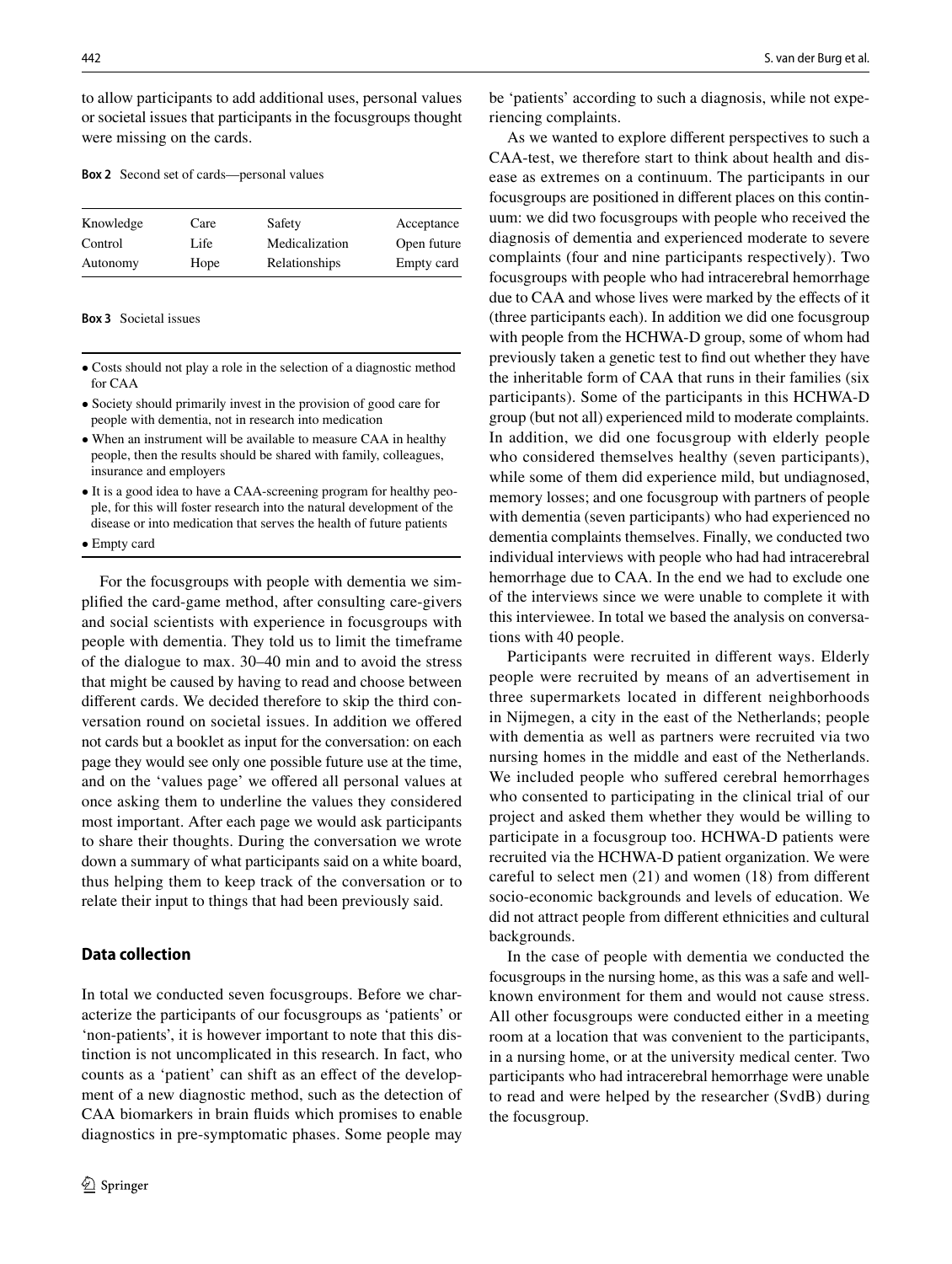#### **Data analysis**

The focusgroups have been recorded and transcribed verbatim. As we were interested to explore the meanings and values attached to (presymptomatic) CAA detection, we conducted the analysis using a grounded theory approach, in which the codes, themes and codebook emerge from the data (Glaser and Strauss [1967](#page-11-17); Lingard et al. [2008](#page-11-18); Tong et al. [2007\)](#page-12-12). At first we analyzed the transcripts of the groups of participants separately, as we thought this would give insight into how their diverse personal experiences with the disease (or lack thereof) would reveal different meanings and values related to CAA biomarker research. There was, however, a lot of overlap in the ways people understood and valued CAA detection. In the second round, we therefore chose to analyze all groups together and focus on commonalities and differences in the values and meanings that arise from them. In the first round we linked passages in the transcripts to codes, such as : "knowing is accepting", "knowing makes less uncertain", "knowing causes fear", "caring for family", "insecure social relationships", "preparing for the future", "preparing for death", "contribute to the health of future generations". Subsequently we ordered the codes under themes, which allowed to acquire insight in their ways of reflecting on the meaning and value of CAA biomarker research. We chose themes such as knowing the cause of complains, "adapting one's life" and "timing of the diagnosis". As we saw that participants in the various groups attached different meanings and values to the future use of CAAbiomarker detection in their own personal lives as opposed as how they would reflect on this in their relationships to family and friends, or with respect to society, we chose to order the presentation of the results accordingly. We presented these ways of reflecting graphically in Fig. [1.](#page-4-0)



<span id="page-4-0"></span>**Fig. 1** Three levels of reflection and evaluation about the value of CAA biomarkers

In the following we will order our presentation of the results of our focusgroups and interview according to these three levels of understanding and valuing.

### **Results**

#### **Personal life**

Respondents primarily reflected on the value of a diagnosis at a personal level. A diagnosis was considered important to know the cause of complaints and adapt future plans to the prospect of disease-development. This line of thinking was pursued when considering the value of the future possibility of a presymptomatic diagnosis.

#### **Knowing the cause of complaints**

Having a diagnosis is considered valuable to get more clarity and certainty about the cause of complains. This view, which we encounted in the various focus groups, is well captured in the following quote from a woman who explains the value of a diagnosis for her:

Well, yes, then you understand why you forget things or fail to understand. (people with dementia)

Respondents furthermore appreciate biomarkers as a way to distinguish between different causes of complaints; such as, to separate between dementia and a burnout, or to distinguish the type of stroke, either an infarct (caused by a blood clot for which antithrombotic treatment should be given) and a cerebral hemorrhage (caused by rupture of blood vessel in which case antithrombotic treatment should be avoided).

… I would say that it can probably help to have something that indicates quicker that it is not a burnout. We took measures, all kind of measures to diminish stress … but the complaints didn't go away, for it wasn't a burnout. (partners)

… I had a major cerebral hemorrhage (..) The doctor immediately gave blood thinners. But afterwards we found out…in me the blood flow is too good. The blood thinners were dangerous for me… (intracerebral hemorrhage)

Values such as knowledge and control were considered important in this respect, as acquiring appropriate knowledge about the causes of complaints is considered important to tailor an appropriate response to the disease and to obtain some measure of control.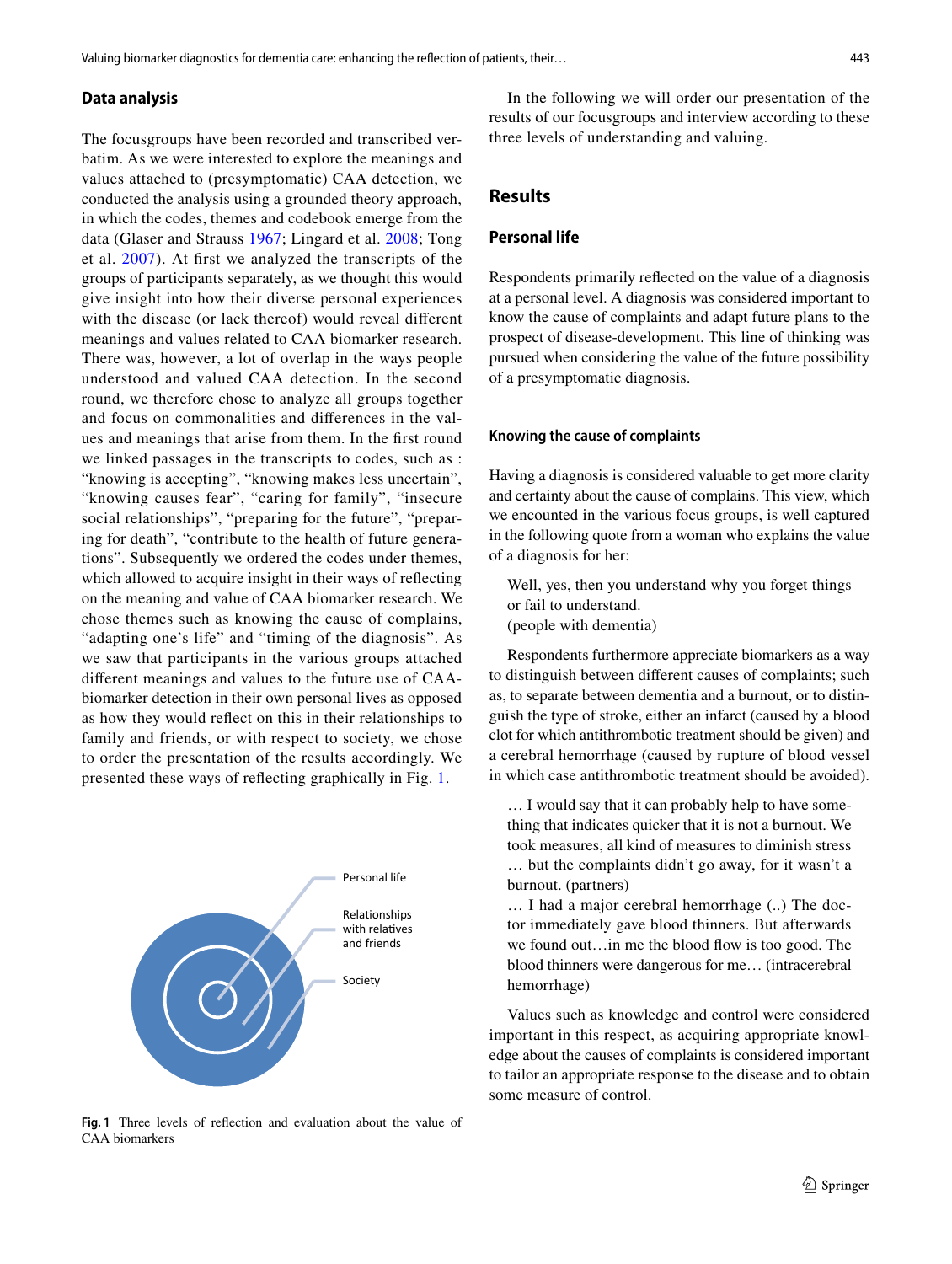### **Adapting one's life**

Obtaining a diagnosis also marks the beginning of a process in which people have to adapt their life-plans and integrate the diagnosis into their self-perception and expectation for the future. This is often a process that is characterized by dealing with emotions such as anger and fear. The following quote provides an example:

…The diagnosis spoiled my life for a large part…My fear…My fear [is] that my life will end as my sister's did. [the sister also had dementia] (people with dementia)

Values such as acceptance, finding joy in things one can still do, trust and (religious) faith, play a prominent role in how participants think they should deal with the diagnosis. But doing this is often considered difficult:

It [the diagnosis] is not something that makes you happy, but if you come as far as to accept and say 'I'm going to try to make the best of it' then you can give it a positive side. Well, that's what I try at least. (people with dementia)

Some fear, yes yes…I think it is a kind of process. For me it lasted a year until I could give it a place [in my life]… I was very down for quite a while, but because of my trust and faith I came out of it. That is something I would like to give to everyone, but I can't. It is something you can live with, I am personally convinced of that. Enjoying the day… I am not a special human being: everyone can do that. You just have to accept that you have something that won't go away … (HCHWA-D)

### **Timing of the diagnosis**

Participants predominantly reject presymptomatic diagnostics because (a) there is no appropriate therapeutic response available, and (b) it is not desirable to adapt one's personal life prior to the experience of complaints. This is illustrated by the following quotes:

No. What can you do with it? You can do nothing with it. There is no cure… nothing… (people with dementia)

If you know early that you are developing CAA, you could organize your life around it… That seems undesirable, for it could mean that you close off your life before it is time… (partners)

Furthermore, some participants mention that obtaining a diagnosis presymptomatically might cause useless fear:

… how can you say you know what will happen? You can die of another disease… you are made scared of dementia and you die of cancer. Yes… that can happen, right? (people with dementia)

In the HCHWA-D focusgroup participants reflected extensively on the value of presymptomatic diagnoses, as they had experience with it in their own lives. The value of an open future played a prominent role in their reflection:

…it robs you of your careless attitude towards the future … and that should not be the case when you're twenty. (HCHWA-D)

The HCHWA-D patients argued that one should not adapt one's life-plans to the disease too early in life, because it can influence decisions about life such as forming relationships, having children, or choosing a profession. It is for this reason that participants advised their children not to do it too early. In their own lives, however, some participants considered it important to have the presymptomatic diagnosis, as it helped them cope with the stress they experienced living in a family with HCHWA-D.

I am of the category, I am happy I had myself tested… I was already restless because it is in the family. And in this way [with the test] you at least have the possibility to rule it out. … So I said: I can rule it out if I don't have it, and if the message goes in the other direction than that is a pity. But I cannot say that it makes me more stressed now that I know. I could not live very well with the uncertainty... (HCHWA-D)

Participants in the HCHWA-D group would not promote a presymptomatic diagnosis for people who do not have CAA in their families. Even within their own group they observe that the choice to be tested is highly personal, and they see less reason to test members of the healthy population.

… we have the inheritable form and even in our community people relate to it [the testing] differently. Sometimes even in the same family some people know, and others don't. It is a sensitive matter… So, it is questionable whether you should tell people who have nothing in their families … who have no bleedings [intracerebral hemorrhages] and who do not have any cognitive problems. I think that is quite something…I think you shouldn't do it. (HCHWA-D)

# **Relationships with relatives and friends**

Our respondents made clear that obtaining a diagnosis marks the beginning of a process of change in relationships with relatives and friends. This comes forwards in their communication habits, the responsibilities they adopt towards each other and in their shared future planning and—for some—in their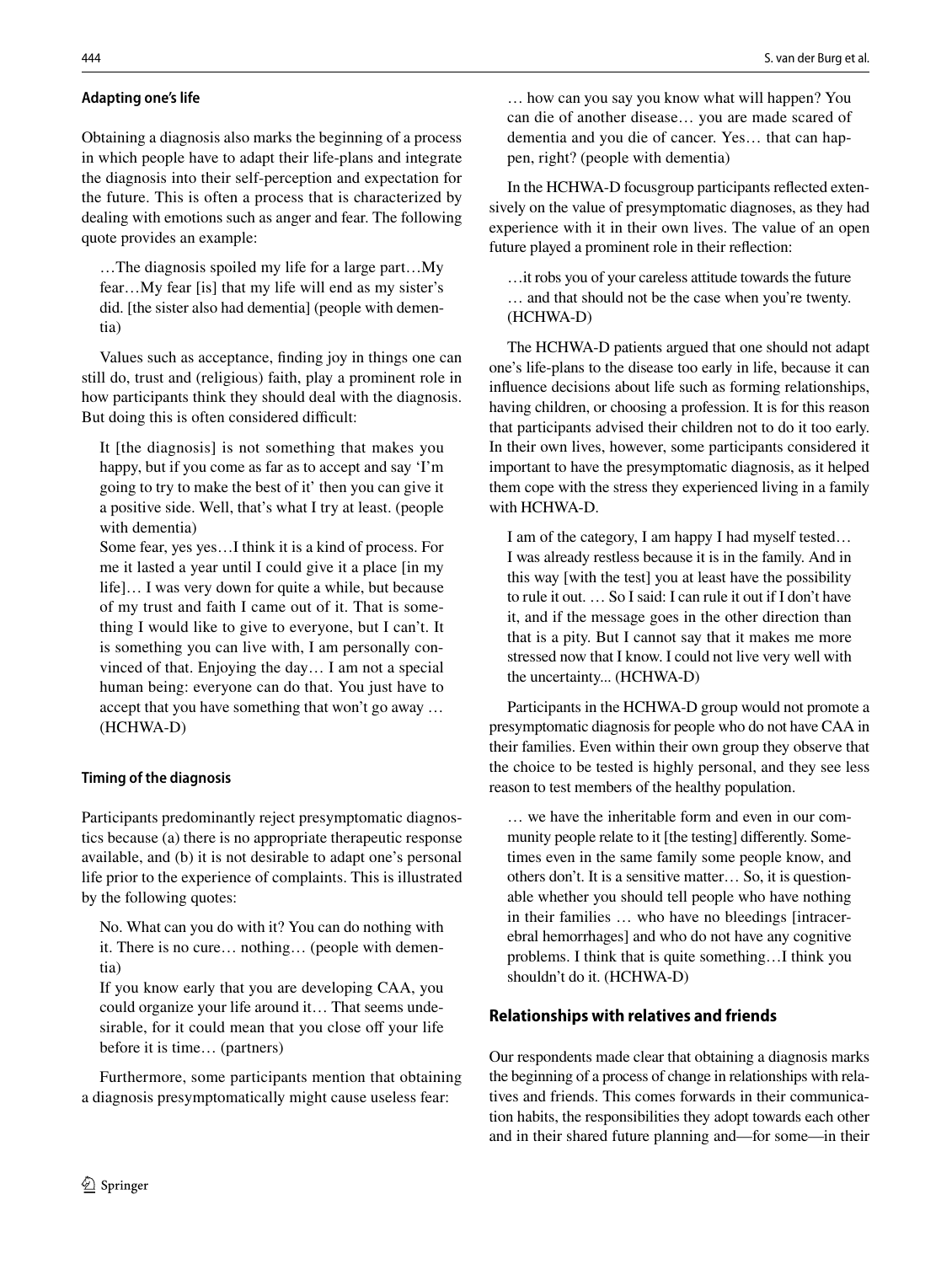reflection about end of life decisions. Here we will focus on the last two aspects.

#### **Adapting responsibilities**

Once someone has dementia complaints, the division of tasks in the household often have to be revised. Participants in our focusgroups told many stories about how the adjustment of mutual responsibilities can go wrong, which is often blamed on a tendency to deny the diagnosis on the part of the patients:

He denied it [the disease] for a long time. It is only since a few months that he will tell people at our farm, the veterinarian for example: would you write that down for me, for I cannot remember things very well anymore. Now that is since three, four, five months, although we know for sure what is wrong with his memory since eight years! (partners)

Others told stories about a relative's denial of the decline of their capacities:

… and I told him [father] that I would not allow him to take my children in the car anymore. It was dangerous, really…but he once took them without telling me. I was furious… and he would say: I know what I am doing… I know it is hard to accept that you can't do things you used to do… But, boy, I was so afraid… in the end I only brought my children over when my mother was around. (HCHWA-D)

Patients, on the other hand, provide insight into their perspective to the matter, sometimes understanding very clearly that they are not able to live up to the expectations of their loved ones:

…I keep fighting until I can repair my relationship, for it is fragile right now as my wife thinks I have changed. I can understand that. I have become very passive… in everything really, you know. I lack initiative. I sit quietly in a chair at home and have nothing to do. I don't mind that at all. And the whole room is full of dishes that need to be washed and my wife says: what do you think of that? Oh yes, that needs to be done…Nothing comes from me. I sit and I think it is OK. I don't feel I miss anything either, you know. … Now sometimes she makes lists of things I should do that day. I don't mind that. I do it all. (intracerebral hemorrhage)

Others tell that they think their relatives are too pushy to take over responsibilities, too patronizing, which is experienced as stressful:

…They walk in like… I have this and that for you… I have lived alone for many years and do everything myself. They took my car at a certain moment and, no…I'd rather have that they didn't know I have dementia. (people with dementia)

Stories such as these reveal a struggle between family members to find a new balance in their mutual division of responsibilities. In some cases participants also tell stories about situations in which they experience this balance:

I used to cook quite well. Sometimes I cooked for many people. That was no problem for me. I just did it liked this [she makes a juggling movement]. But now I can't do that anymore. Now my husband does the cooking. And I help. I cut something, for example…it is nice to stand in the kitchen together. (intracerebral hemorrhage)

### **Planning the future**

Patients as well as partners and healthy people mention valuing a diagnosis in order to be able to organize the right professional and informal care for the future. Sometimes, patients anticipate needing care themselves:

We arrived at a point where we wanted to change our life, so we decided not to have a big garden, big house, and to move to a place not too far from our family. A little more centralized and we did that because there is indication that I have Alzheimer. (people with dementia)

Sometimes people anticipate needing care themselves, but also consider the needs of their relatives:

I think I will be all right in a nursing home and that my family should be able to live their own lives. … They didn't choose this and my husband did not choose me knowing that I have this disease and if I myself would have known I had the disease then I probably would not have a relationship at all… I don't know. (HCHWA-D)

Healthy elderly people and partners talk about providing care, but patients also often talk about themselves as people who care for their relatives; for example, by leaving them free to live their life, or trying to prepare everything as well as possible in case their capacities decline or they die:

I don't know of course how this will continue…the development of my disease is unknown, for I don't know when … when I will get a bleeding [intracerebral hemorrhage] again. But I want to leave things behind in a good way. … So I prepare everything. I organize my administration, so that my wife knows where she can find it …she will have enough on her mind… (intracerebral hemorrhage)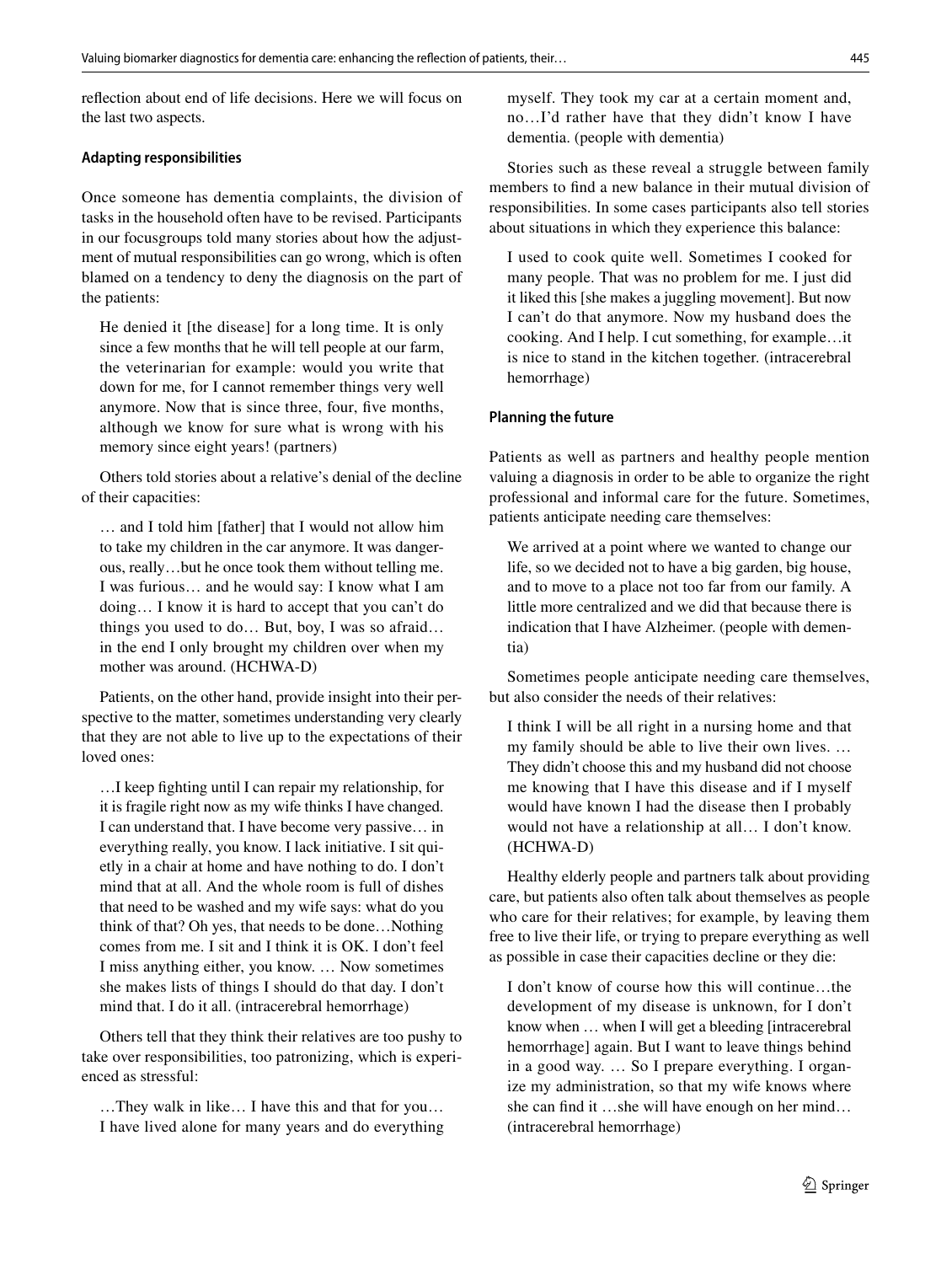Organizing care facilities for the diseased in such a way that family members will be able to continue living as good as possible is a recurrent theme in all of the focusgroups. Obtaining a diagnosis is important for it marks the beginning of preparatory activities to care well for each other. Obtaining a diagnosis too early is not appreciated in this respect, for it would urge people to take preparatory measures at a moment when this is not yet necessary.

#### **Timing of end of life decisions**

Having a diagnosis early (presymptomatically), or being able to monitor the stage of development of the disease, is appreciated by some respondents, as it informs decisions about the best time to ask for euthanasia. As euthanasia is an accepted practice in the Netherlands, some patients reflected on the difficulty of picking the right time for it. This can be problematic for people with declining cognitive capacities, for the Dutch law requires patients who request euthanasia to be able to make an autonomous decision. The participant we interviewed anticipated that a presymptomatic diagnosis, or a tool that could monitor the progression of the disease prior to experiencing its symptoms, could help to make the decision at the right time:

I do not want to come so far as I don't…don't know what I do anymore… that my wife has to take me to a nursing home, for example. I had a beautiful life and I don't want… don't want to end up all strange. I talked about it [euthanasia] with my family doctor… a few times already, but she doesn't want…yes, what is the right time? I want to prevent that I deteriorate and can't ask for it anymore. So if there would be a way to see how far I am in the disease, this would be helpful for that, yes. (intracerebral hemorrhage, interview)

In the HCHWA-D focusgroup choosing the right time to graciously close off life was also a recurrent theme, although euthanasia was not mentioned. Some of the participants had themselves tested and know they have inherited the genetic variant that causes the disease. During the focusgroups they expressed that they go through periods of extreme stress when relatives suddenly die or rapidly develop cognitive deterioration. Stress causes sometimes complaints very similar to dementia, which causes even more worries. It is for this reason that they would value having a more objective instrument that can tell them the cause of their complaints, like a monitoring tool that can tell them how far the disease has progressed and allows them to take measures in time.

… now it is common in the hospital to say 'you have the gene but we cannot do anything with it, so please come back some time.' Now I think that for some people, that is fine, but if you…I experienced that I started misunderstanding things…like I was already in the middle of the disease process… while I was actually suffering a burn-out… and then you don't know how to understand it. Then I found it very important to be monitored in order to know: should I be concerned, should I take measures? … I am a psychiatrist in a practice… If I know that I am far in the process, then I would stop. (HCHWA-D)

In the lives of people with HCHWA-D having a way of monitoring their disease progression allows them to act responsibly and not engage in work that they can no longer do. Another reason for patients with HCHWA-D to want to use biomarker information for monitoring is that this would allow medical specialists to tell them when their condition is deteriorating, rather than burdening their own family with it.

Imagine you are more affected than you yourself think… It can happen that you don't see things yourself. I, for example, told my husband that if I start doing strange things, I want you to tell me. You also see it in the patient association: some people—if I may say so—have a high opinion of themselves. Then it is valuable to have something objective … In a relationship you spare each other … For that reason I would value having an objective measure that can tell me: how am I doing? (HCHWA-D)

Participants in all other focusgroups were however not so much interested in a monitoring function of the biomarkerdetection method. To some it was considered a frightening option to be able to follow your own degeneration, while not being able to stop it. The chance to make informed choices about when to stop working or start to close off life does not figure in all participant's minds, and some consider it a frightening combination with euthanasia as they think presymptomatic diagnostics might lead to even less societal acceptance of dementia and an implicit societal push to choose euthanasia.

Woman: I think you will get more euthanasia. [when you get a diagnosis early. SvdB] Researcher: more euthanasia? Woman: Yes, more euthanasia. Researcher: Why more euthanasia? Woman: The word dementia means clean up and put in the corner. (people with dementia)

I would probably choose euthanasia myself… I don't know. But I also think… well…if you live in a country where euthanasia is allowed, and you give people information that they have dementia early on… well what can you do with that information? I'm afraid people will probably think they have to choose euthanasia,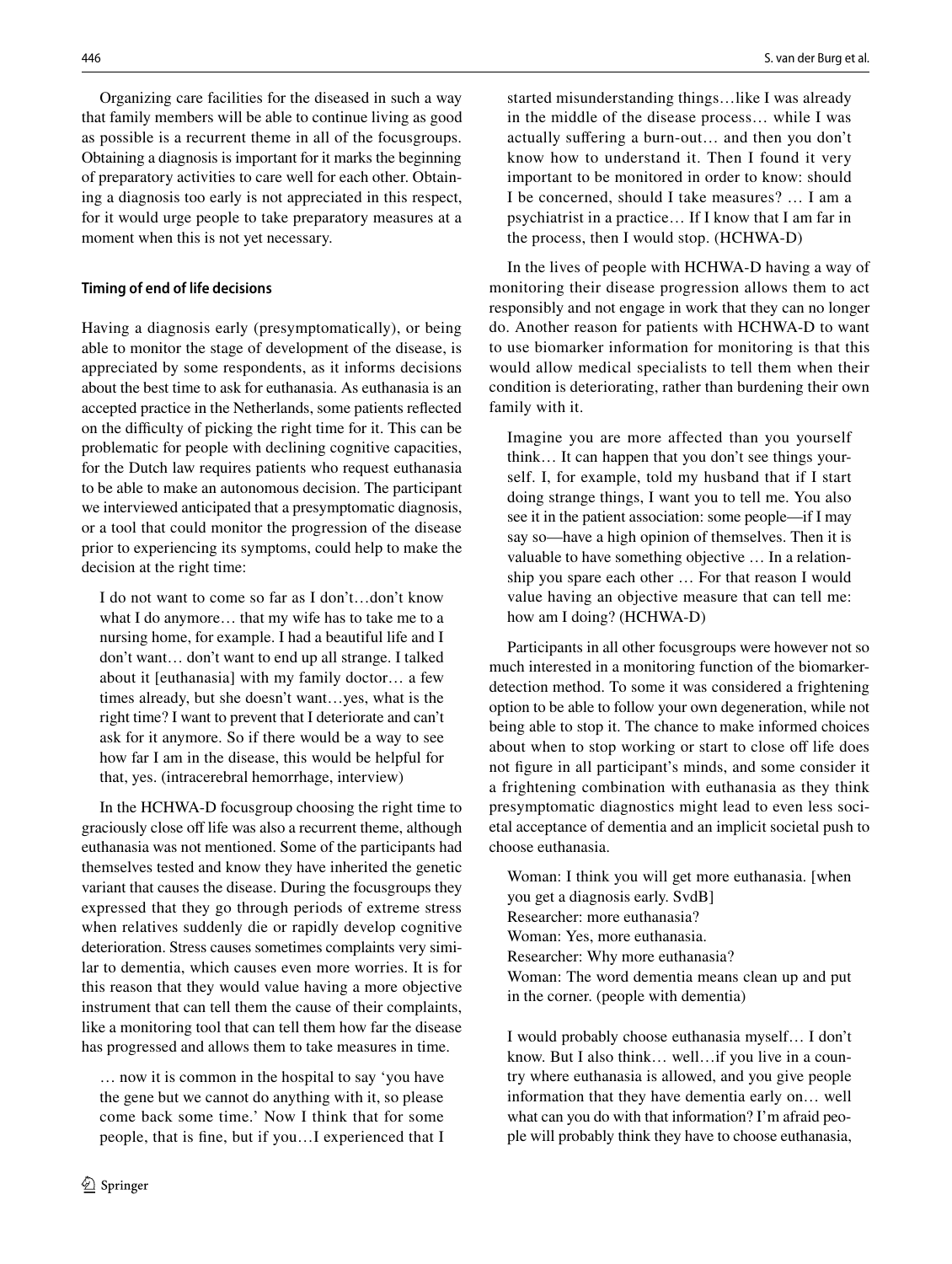as if it is the only reason… why they get this information. I think that would be wrong. People should not feel they have to do something like that. (partners)

#### **Societal aspects**

Participants also reflected on the value of biomarker diagnostics for society. The issue they chose to talk about most was the issue concerning what society should primarily invest in: (1) in the provision of good care for people; or (2) into the development of medication. Sometimes the respondents looked at this issue as if it asked for an evaluation of science itself, which they valued for the sake of itself:

I am in favour of science. Period. Yes, I am like that. I am a curious person. (Interview patient with intracerebral hemorrhage)

But many participants reflected more specifically on the kinds of benefits they expected from scientific research, and how they would be able to use that to care for people. They consider it beneficial, for example, to have more information about the disease, including its various complaints and stages. This allows people to prepare, as they know better what to expect:

(..) it [science] allows to observe the development of the disease …This helps to understand the disease and tell people about it when they get it. (healthy elderly people)

Or some actually looked at the value of follow-up research into the effectiveness of medication, which makes patients and their care-givers less helpless. For this purpose, some consider it valuable to do research on people, even if they do not yet have symptoms. That may help to prevent irreversible damage from occurring:

I think that if you do research in people who do not have symptoms yet, who stand at the beginning [of the disease], then maybe it is possible to develop medicine… Because now…when someone has it…it is actually already too late. (partners)

A medicine, that's what we hope for. Then you can precede such a bleeding [an intracerebral hemorrhage] and prevent damage. (intracerebral hemorrhage)

For the HCHWA-D group, the focus on research is especially important, as they contribute in that way to the health of future patients, including their own children. Participants in this group that is marked by a family history of disease, find it important to take part in research to be able to care for the future health of their children:

Research is very important and you can perceive in our group that people are willing to do a lot to realize that. Because we all want research to go fast for our offspring, so yes, research is important in our group … for our children, our grandchildren. (HCHWA-D)

All of these remarks reveal that participants think that more knowledge and medication will help to care better for future patients. But not all participants agree with this. Some participants expressed a basic feeling of distrust towards science and scientists:

For whom are scientists working? I don't know, I am probably seeing things too negative. But it is their work and they can obtain high prestige, they can earn money. Are they concerned with us, with patients and their families? I do not think so. (partners)

Other participants perceived a distinction between the search for cure and care. They thought that more money should be spent on caring for the people with dementia in society, rather than spending it on finding innovative medication. They were not convinced that knowledge would eventually lead to more care, and expect more from general supportive activities for patients.

I am quite skeptic… searching for medication… I also see good results when there is good support and accompaniment … then there is a lot less risk ... I think there should be much more attention for what you can do with good care. Society does not sufficiently recognize this. (healthy elderly people)

I know that it can have an enormous impact on your life when you become the guardian of your father or mother. We became ill ourselves, my brother and I. I think this is not good. It is not good that in the Netherlands we now burden informal care-givers even more. I think, come on boys in the government, please work behind that front door for a while and then you will talk differently. It is really important to give caregivers some air, to let them live a little bit… (healthy elderly people)

Pondering on whether societal money should be spent on science or on better caring facilities, especially the groups with healthy elderly people and the partners reflected on the appropriate attitude that should be adopted and fostered towards diseases of old age in society:

… I think, how should I say this, yes you can spend a lot of money to get to know everything, but the question is whether … that is worthwhile… You have to accept that there are things in life that happen and that you cannot influence. Let's just put it like that. (partners)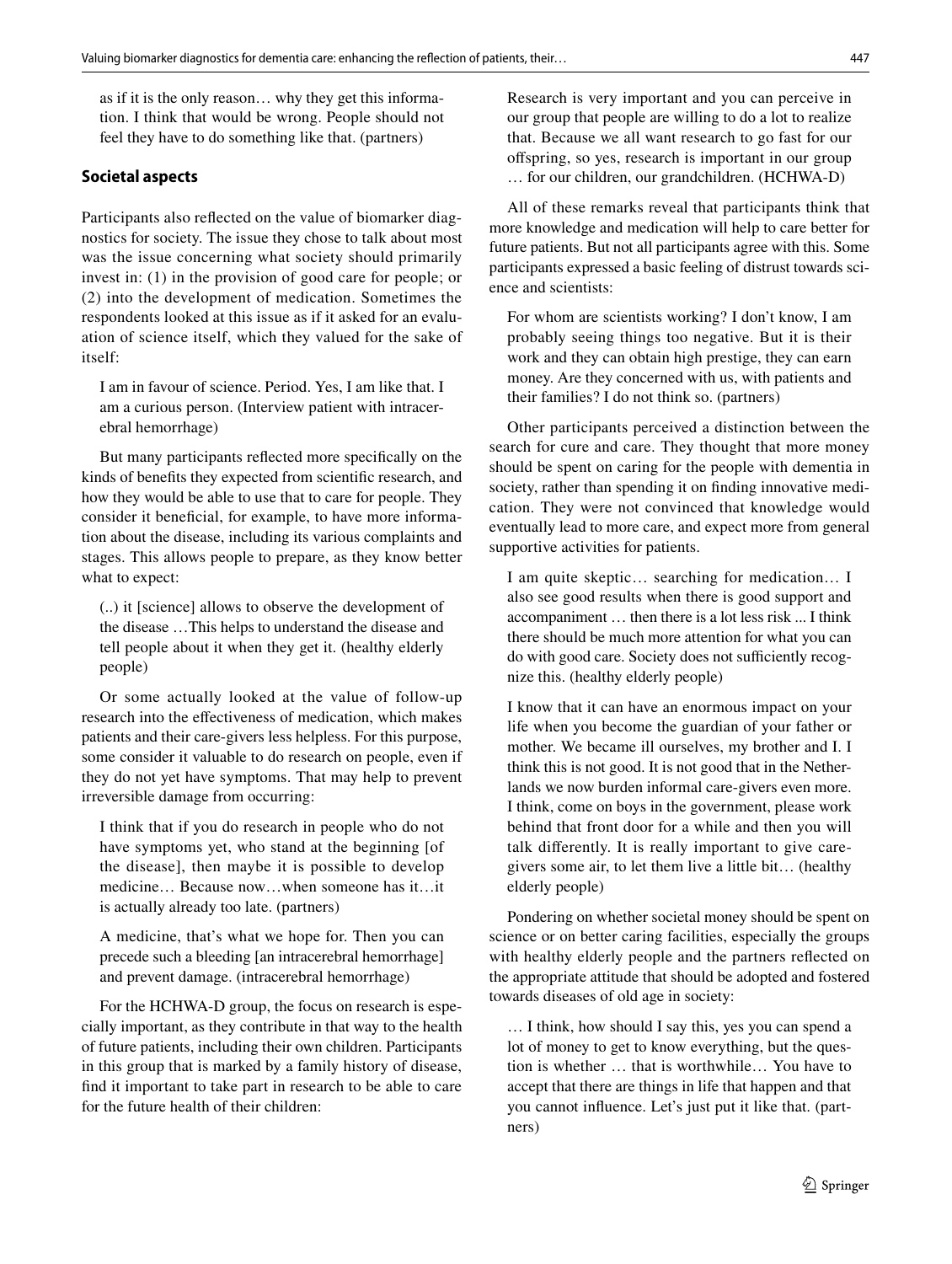In all of these answers, care seems to play a prominent role. Advancing knowledge is valued by some participants in our focusgroups as a way to strengthen capacities to care for patients. But other participants value acceptance of the limitations of life and think this is a lesson to learn for society at large. They think society should not understand the degeneration of capacities towards the end of life as signs of disease that can be cured, but as part of the natural life cycle. Seeing it like this would make caring for people with dementia a more natural part of everyday life, and would help to see the need to develop caring capacities. If dementia is seen as an anomaly that demands to be 'fixed' with medicine, this does not inspire to train caring capacities which are needed when people grow old.

### **Discussion**

Given the described results, we conclude that (future) patients do not only—and not primarily—value biomarker detection in relation to the possibility of future treatments for CAA related diseases. In the absence of treatment, (presymptomatic) CAA detection or monitoring is valued to the extent that it helps people to care for themselves, for family and friends or for society. This is the case in circumstances in which it (a) explains experienced complaints, (b) allows to start a process of psychological acceptance and social adaptation to the expected degeneration, (c) contributes to dealing with anxieties (with respect to inheritable versions of dementia), (d) informs adequately about when to start preparing for the end of life, (d) informs the planning of a request for euthanasia, or (e) allows society to deal with a growing number of dementia patients. CAA detection or monitoring is valued only when it enables people to do something with the results in their (self) care; it is not valued when the recipients of disease information feel unable to do anything with that information in their care, or if they do not feel cared for. In this case information about disease can be considered 'premature' and 'harmful' as they may feel the disease obliges them to anticipate the end of their lives while they do not know how.

Our results offer a contribution to the scholarly debate about what the right approach is to the expected rising amount of dementia patients with which this article started. We described in the introduction of this article that social scientists and ethicists often defend a care response to the growing number of people suffering from cognitive decline, which they contrast with the cure response that they ascribe to biomedical researchers investigating the biomarkers responsible to the development of CAA. The results of our focusgroups, however, reveal that participants do not always see care and cure strategies as rivals. Instead of looking at biomarker research as a stepping stone towards research into the effectiveness of therapy, participants in our focusgroups tended to evaluate future use of biomarkers with respect to whether and how they expect it to enhance their capacity to (self) care: they look at whether it fosters their capacity to deal with experienced complaints, with emotions, with (unstable) relationships with others and determine whether and how it can help them to organize support when their capacities will decline or support them to make decisions about how to end life graciously. In other words, they value the future prospects of biomarker research with respect to how it helps them to care for themselves and others, even if treatment is (and stays) unavailable.

Our study therefore suggests that end-users have tendency to evaluate future CAA detection and monitoring from a care perspective. But care is not contrasted with cure. Care is understood very broadly, in the inclusive definition provided by care ethicists Joan Tronto and Berenice Fischer as '(..) a species of activity that includes everything we do to maintain, contain, and repair our 'world' so that we can live in it as well as possible (..)' (Tronto [1993,](#page-12-13) p. 103). Knowing that CAA is at present not an aspect of their world which can be repaired, as there is no 'technological fix' available at present, and it may not become available in the future, participants in our focusgroups evaluate future uses of CAA biomarker detection for its imagined capacities to empower them to deal with CAA with resilience in their personal lives. While their personal lives and relationships differ as well as their personal history with CAA -which is visible in their varied evaluations- they have in common that they evaluate CAA diagnostics with respect to how it can support them to care for themselves and their family and friends. If treatment would become available in the future, this will be evaluated too for its influence on their capacity to care. Care and cure are therefore not opposed; rather, cure is one of the elements that contributes to care. If it would be possible to develop treatment, it would likely be evaluated according to its capacity to diminish or postpone complaints of disease and help people to maintain or repair their worlds.

This care perspective is also recognizable when they consider the societal value of this type of research. While participants disagree as to whether it is possible, or valuable, to do research into a cure, they have in common that they use a care-vocabulary in their evaluation. Some participants consider finding a cure a way to improve care for future generations of patients, others consider it more caring to improve supportive facilities in order to make sure that society can maintain a good quality of life for the growing amount of people suffering from cognitive decline. While they are in disagreement about the value of finding a treatment, they do not oppose care to cure in their societal evaluations care.

While it is innovative to explore the meanings and values attached to innovative CAA detection in brain fluids, the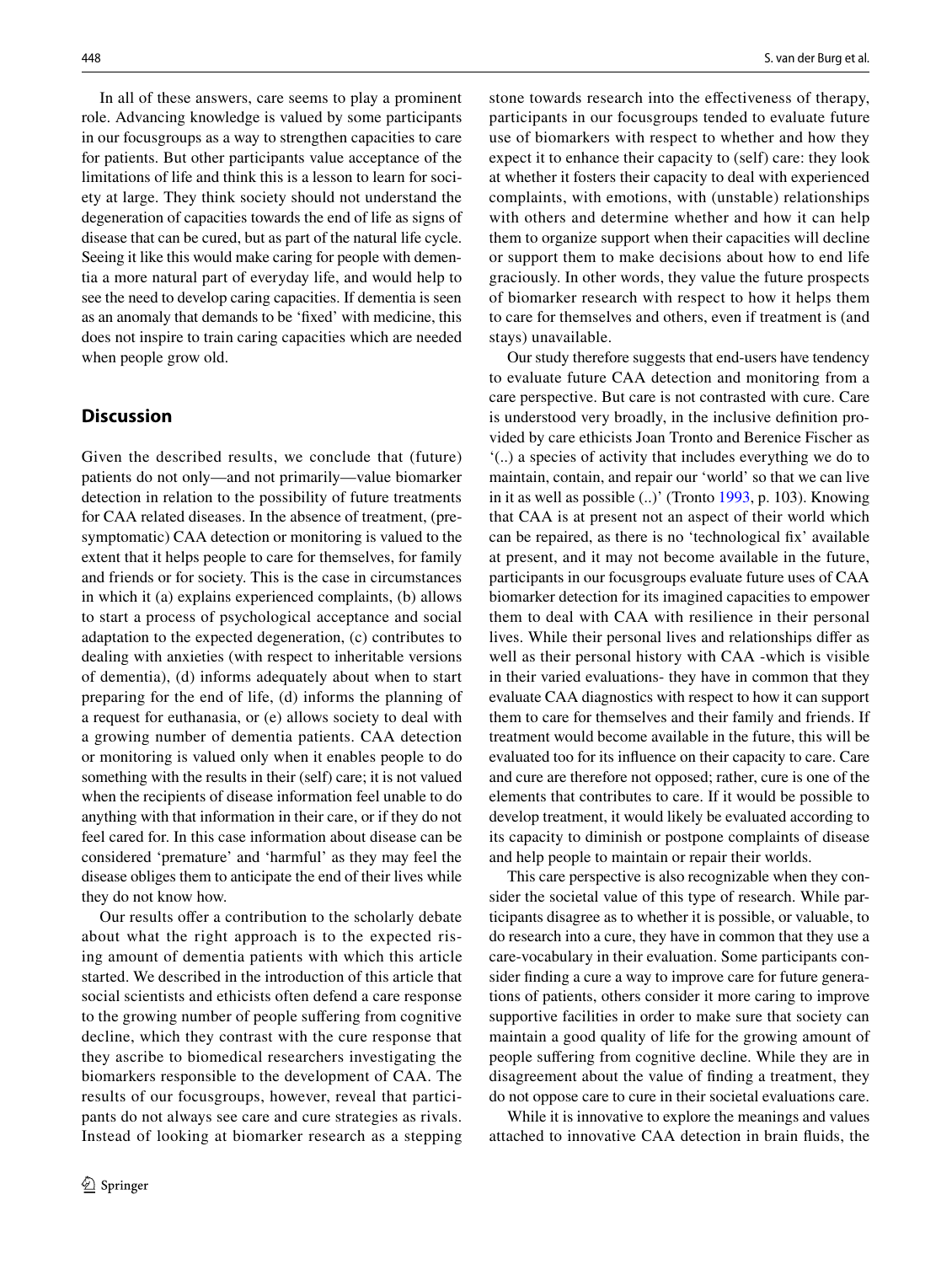results of our study also has a lot in common with other qualitative studies exploring how Alzheimer patients and their informal caregivers experience diagnoses offered by current diagnostic methods (Bunn et al. [2012](#page-11-11); Spreadbury and Kipps [2017](#page-12-14); Robinson et al. [2011;](#page-12-15) Greenwood and Smith [2016\)](#page-11-19). These studies also describe that respondents think that a diagnosis (a) helps to understand the cause of complaints, (b) impacts on identity, roles and relationships, (c) contributes to a better understanding between patients and their relatives, (d) allows caregivers to adjust to increased responsibilities and become the main decision-maker, (e) to organize care and support in the present and towards the future, and (f) develop strategies to support or minimize the impact of dementia. As these studies focused on personal experiences with current Alzheimer diagnostics, they did not include a reflection on future ways to diagnose the disease, nor on the value of changing diagnostics. Furthermore, they did not look at the connection between these elements in a care approach. This is what our study adds.

The care perspective we identified in the responses of our respondents suggests, in our view, an interesting new way to look at the value of CAA biomarker research. This research bears not only the promise of finding a 'technological fix' for dementia, as authors such as Jongsma and Sand suggest in their article in *Medicine Healthcare and Philosophy*. The (presymptomatic) detection or monitoring of CAA biomarkers can also be valued for its capacity to foster capacities to (self) care. Research into CAA detection or monitoring should therefore not solely be understood and valued as a stepping stone towards follow-up research into innovative medicine. While medicine could contribute to (self)care, it is not sure whether and when it will be realized. This will depend on extensive research during the coming decades. In the meanwhile, it is important to anticipate the benefits and harms that will result if the promise of finding a treatment will not materialize. Therefore, it should also be assessed carefully how the availability of a CAA detection and monitoring method can foster capacities of patients and their care-givers to care for themselves and each other, and how it is able to undermine that capacity, in the absence of treatment. We think our study provides input to make such an assessment, which depends on the contribution it is able to offer to 'good (self) care' in different circumstances and to different people.

Our study suggests that information about disease is considered 'harmful' or 'premature' when recipients feel unable to act on that information in their (self-)care. In these situations recipients of information about CAA building up in their brain fluids may think that this obliges them to anticipate the end of their lives, while they are unsure who or what will help them to do that. This is our reason to think that it would be good to study whether and how CAA detection can be embedded fruitfully in palliative care. If palliative care is understood in a broad sense, such as the World Health Organization recommends, it starts when patients receive a diagnosis of an incurable disease and it may last for years. Furthermore, palliative care adopts a broad perspective to care, which takes into account the entire person of the patient, including physical, psychosocial and spiritual needs. Palliative care could therefore help to prevent the harm caused by a 'premature' diagnosis, by offering support to deal with this knowledge and integrate it in one's personal life, as well as relationships with others.

Palliative care could support patients to deal with early diagnoses based on biomarkers, but biomarker diagnostics can probably also foster palliative care. It is a recognized problem that physicians often start the conversation about palliative care too late, when patients are no longer able to express their wishes and needs. Described obstacles to shaping a timely advance care plan are that physicians (a) find it difficult to cohere palliative care with their curative role as physicians, (b) are afraid to start talking with patients about palliative care as they fear patients or their families will be unwilling to talk about it, or (c) fail to recognize that patients are already in the palliative phase (Oliver et al. [2015](#page-12-1); Kupeli et al. [2016;](#page-11-20) Voltz [2016](#page-12-16)). If physicians and patients don't shape an advance care plan in time, patients will fail to receive support and care tailored to their values and wishes as they will not have had the chance to communicate about it. It would be worthwhile to investigate whether CAA biomarker research can contribute to solving this problem, and start a timely conversation about palliative care. It would respond to a well described need in palliative care to make an advance care plan in time and it coheres with the perceived value of biomarker research as a way to contribute to self-care, care for relatives, care for their own end of life, and care for future generations that we encountered in our study.

Of course, the connection between CAA diagnostics and palliative care also raises difficulties, as people who receive information about CAA building up in their brain fluid may not be ready to consider themselves palliative patients and resist to talk about palliative care. This is a problem that requires more attention in future research, for when CAA diagnostics becomes available it can be expected that more people will receive their diagnosis earlier. Furthermore, in some contexts that allow euthanasia—such as the Netherlands or Belgium—early diagnoses can raise particular sensitive issues. As our study suggests, (future) patients and their care-givers consider the value of (presymptomatic) CAA detection and monitoring also in relation to euthanasia. Obtaining an early diagnosis can be experienced as a help to ask for euthanasia timely, before the degeneration of the brain prevents making an autonomous choice (which is a prerequisite of euthanasia). For others, however, detecting CAA early may produce a feeling in some patients that they are somehow expected to choose euthanasia by their social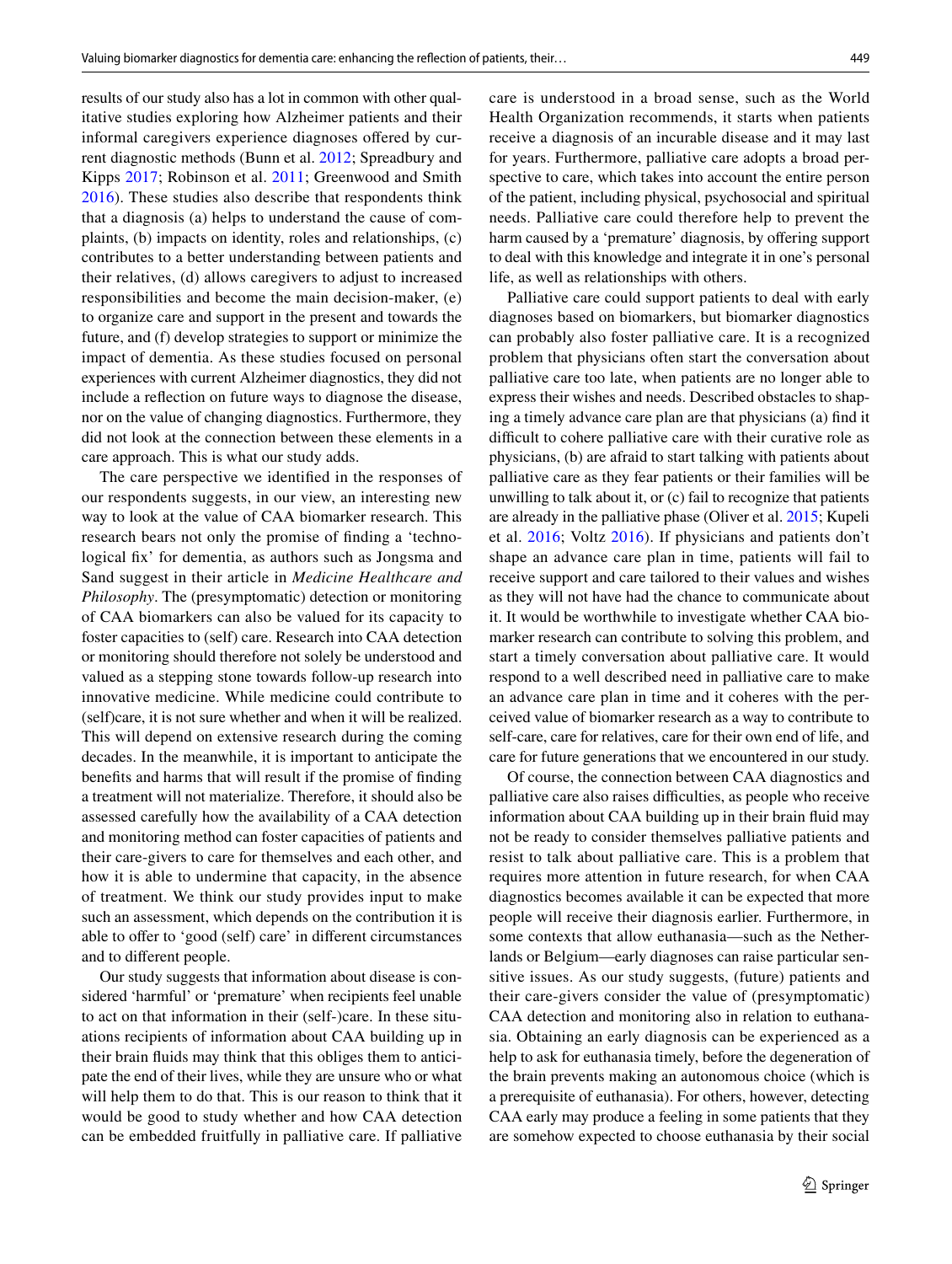environment. It would be advisable, in our view, if future research and ethical debate develops an appropriate response to these feelings, by means of integration of CAA diagnostics in care that is tailored to the person of the patient. Person-centered care is the primary goal of palliative care. Exploring how to integrate CAA detection and monitoring in a palliative care trajectory, would, in our view, be therefore a promising direction for future research, which attends to (new) needs that early diagnostics can generate, and fits with the care-language that (future) patients already adopt.

Of course it needs to be noted at the very end that our study has limitations too. We did not include participants from different cultural backgrounds, which limits the input that we collected. This is definitely an omission that needs attention in further research in the future. Furthermore, we shaped the cards that enhanced reflection and discussion in the focusgroups based on interviews. These interviews were carried out with a limited group of researchers and patients, which may have led to limited the amount of topics that our cards included. Even though participants in the focusgroups were free to start talking about other topics, the choice of topics on the cards may have constrained the range of topics that was discussed. What is missing, for example, was a discussion of scenarios about possible misuse of information after a CAA biomarker test, or questions concerning how patients' data should be handled. Future research in this area could include these topics as well.

**Acknowledgements** This study was part of the CAVIA project (Nr. 733050202) and the BIONIC project (Nr. 733050822), which have both been made possible by ZonMW. The CAVIA and BIONIC projects are part of 'Memorabel', the research and innovation program for dementia, as part of the Dutch national 'Deltaplan for Dementia': zonmw.nl/ dementiaresearch. MMV also receives research funding by the Weston Brain Institute, Alzheimer Nederland.

**Open Access** This article is distributed under the terms of the Creative Commons Attribution 4.0 International License [\(http://creativeco](http://creativecommons.org/licenses/by/4.0/) [mmons.org/licenses/by/4.0/](http://creativecommons.org/licenses/by/4.0/)), which permits unrestricted use, distribution, and reproduction in any medium, provided you give appropriate credit to the original author(s) and the source, provide a link to the Creative Commons license, and indicate if changes were made.

### **References**

- <span id="page-11-7"></span>Abma, T. A., and J. E. Broerse. 2010. Patient participation as dialogue: Setting research agendas. *Health Expectations* 13 (2): 160–173.
- <span id="page-11-3"></span>Boenink, M., Y. Cuijpers, A. L. van der Laan, H. van Lente, and E. Moors. 2011. Assessing the sociocultural impacts of emerging molecular technologies for the early diagnosis of Alzheimer's disease. *International Journal of Alzheimer's Disease*, [https://doi.](https://doi.org/10.4061/2011/184298) [org/10.4061/2011/184298](https://doi.org/10.4061/2011/184298).
- <span id="page-11-6"></span>Boote, J., R. Barber, and C. Cooper. 2006. Principles and indicators of successful consumer involvement in NHS research: Results

of a Delphi study and subgroup analysis. *Health Policy* 75 (3): 280–297.

- Bunn, F., C. Goodman, K. Sworn, G. Rait, C. Brayne, L. Robinson, E. McNeilly, and S. Iliffe. 2012. Psychosocial factors that shape patient and carer experiences of dementia diagnosis and treatment: A systematic review of qualitative studies. *PLoS Medicine*. [https](https://doi.org/10.1371/journal.pmed.1001331) [://doi.org/10.1371/journal.pmed.1001331.](https://doi.org/10.1371/journal.pmed.1001331)
- <span id="page-11-11"></span>Burget, M., E. Bardone, and M. Pedaste. 2016. Definitions and conceptual dimensions of responsible research and innovation: A literature review. *Science and Engineering Ethics* 23 (1): 1–19.
- <span id="page-11-8"></span>Caron-Flinterman, J. F., J. E. Broerse, and J. F. Bunders. 2005. The experiential knowledge of patients: A new resource for biomedical research? *Social Science & Medicine* 60 (11): 2575–2584.
- <span id="page-11-14"></span>Chang, J. C., P. A. Cluss, L. A. Ranieri, L. Hawker, R. Buranosky, D. Dado, M. McNeil, and S. H. Scholle. 2005. Health care interventions for intimate partner violence: What women want. *Women's Health Issues* 15: 21–30.
- <span id="page-11-1"></span>Cuijpers, Y., and H. Van Lente. 2015. Early diagnostics and Alzheimer's disease: Beyond 'cure' and 'care'. *Technological Forecasting and Social Change* 93: 54–67.
- <span id="page-11-15"></span>Davies, S. R., and P. Macnaghten. 2010. Narratives of mastery and resistance: Lay ethics of nanotechnology. *Nanoethics* 4: 141–151.
- <span id="page-11-16"></span>Felt, U., S. Schumann, C. G. Schwarz, and M. Strassnig. 2014. Technology of imagination: A card-based public engagement method for debating emerging technologies. *Qualitative Research* 14 (2): 233–251.
- <span id="page-11-10"></span>Flipse, S. M., M. C. A. van der Sanden, and P. Osseweijer. 2013. The why and how of enabling the integration of sociale and ethical aspects in research and development. *Science and Engineering Ethics* 19 (3): 703–725.
- <span id="page-11-17"></span>Glaser, B., and A. Strauss. 1967. *The discovery of grounded theory: Strategies for qualitative research*. Chicago: Aldine Publishing Company.
- <span id="page-11-19"></span>Greenwood, N., and R. Smith. 2016. The experiences of people with young-onset dementia: A meta-ethnographic review of the qualitative literature. *Maturitas* 92: 102–109.
- <span id="page-11-12"></span>Guston, D. H., E. Fisher, A. Grunwald, R. Owen, T. Swierstra, and S. van der Burg. 2014. Responsible innovation: Motivations for a new journal. *Journal of Responsible Innovation* 1 (1): 1–8. [https](https://doi.org/10.1080/23299460.2014.885175) [://doi.org/10.1080/23299460.2014.885175](https://doi.org/10.1080/23299460.2014.885175).
- <span id="page-11-2"></span>Innes, A., and J. Manthorpe. 2013. Developing theoretical understandings of dementia and their application to dementia care policy in the UK. *Dementia* 12(6): 682–696.
- <span id="page-11-0"></span>Jongsma, K. R., and M. Sand. 2017. The usual suspects: Why technofixing dementia is flawed. *Medicine, Health Care and Philosophy* 20 (1): 119–130.
- <span id="page-11-13"></span>Kitzinger, J. 1994. The methodology of focus groups: The importance of interaction between research participants. *Sociology of Health and Illness* 16 (1): 103–121.
- <span id="page-11-20"></span>Kupeli, N., G. Leavey, J. Harrington, K. Lord, M. King, I. Nazareth, K. Moore, E. L. Sampson, and L. Jones. 2016. What are the barriers to care integration for those at the advanced stages of dementia living in care homes in the UK? Health care professional perspective. *Dementia* 1 (1): 1–16.
- <span id="page-11-18"></span>Lingard, L., M. Albert, and W. Levinson. 2008. Grounded theory, mixed methods, and action research. *BMJ*. [https://doi.org/10.1136/](https://doi.org/10.1136/bmj.39602.690162.47) [bmj.39602.690162.47.](https://doi.org/10.1136/bmj.39602.690162.47)
- <span id="page-11-4"></span>Moser, I. 2008. Making Alzheimer's matter. Enacting, interfering and doing politics of nature. *Geoforum* 39 (1): 98–110.
- <span id="page-11-5"></span>Moser, I. 2011. Dementia and the limits to life: Anthropological sensibilities, STS interferences, and possibilities for action in care. *Science, Technology, & Human Values* 36 (5): 704–722.
- <span id="page-11-9"></span>Moulin, S., J. Labreuche, S. Bombois, C. Rossi, G. Boulouis, H. Hénon, A. Duhamel, D. Leys, and C. Cordonnier. 2016. Dementia